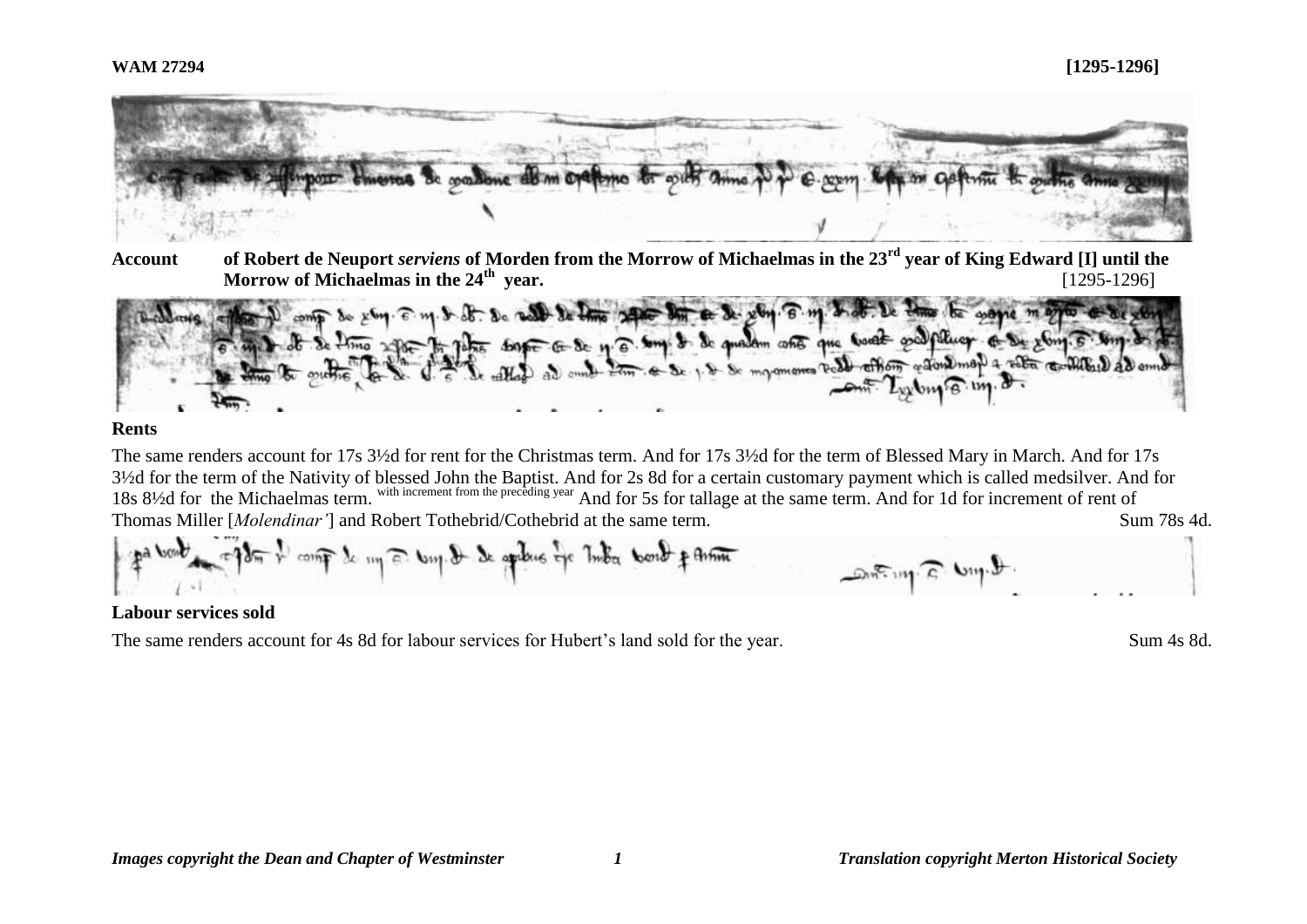#### **Issues of the manor**

The same renders account for 6s 8d for 3 cows, 1 steer, 6 bullocks agisted in pasture in summer, price of each of the 3, 12d, price of the 1, 8d, price of each of the 6, 6d. And for 3s for pears sold wholesale. And for 4s 3¾d for 29 rowen cheeses sold which make 1½ quarters [*quartron*]*.* And for 4d for ½ gallon rowen butter sold. And for 6d for milk [*lactag'*] sold in winter. And for 17s 6d for 142 cheeses sold which make 1 wey 3 quarters, price of a wey 10s. And for 2s 8d for 4 gallons butter sold, price of a gallon 8d. And for 10d for 200 eggs sold. And for 6s 9¾d for milk Sum 35s 93/4d. 57s 11/2d

sold at the audit. And for 14s 6d for everything [else] sold at the audit.<br>Slab to be spon in comp in m a se by  $\frac{1}{2}$  ecouplife from book es m a not expect of the set of all book as se story as bond in the set of the s

#### **Corn sold**

The same renders account for 4s for 6 bushels curall wheat sold. And for 3s 2d for  $\frac{1}{2}$  quarter rye sold. And for 17s 8d for 3 quarters barley sold, price of each of 2½ quarters 6s, price of ½ quarter 2s 8d. And for 11s for 1½ quarters beans sold, price of a bushel 11d. And for 14s 4½d for 5 quarters 6 bushels oats sold, price of a quarter 2s 6d. Sum 50s 2<sup>1/2</sup>d.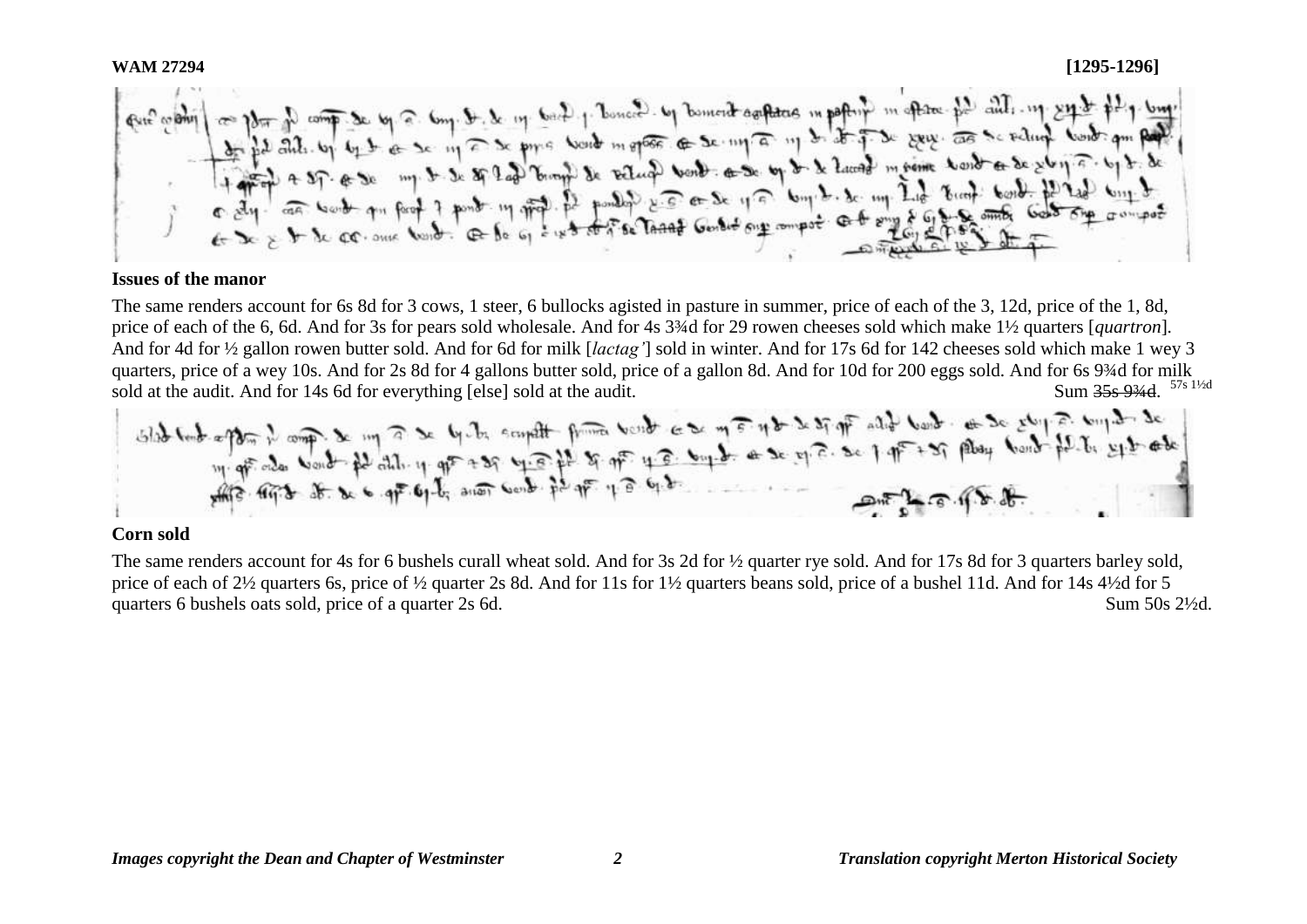WAM 27294<br> **Examples then** it compone were to be a 1 flower took of so the second of sund took a security of were so top Give took of second of second<br>
can be a component second and word it and my both a second word as wil

## **Livestock sold**

The same renders account for 9s 6d for 1 ox sold. And for 8s for 1 bull sold. And for  $7s^{8s}$  9d for 7 calves sold. And for 5s 7½d for 18 geese sold, price of a goose 3¼d. And for 3s 6d<sup>4s 1d</sup> for 14 capons sold. And for 21d for 28 chickens sold. And for 12d for 12 ducklings of issue sold. And for 2s 8d <sup>3s</sup> for the hides sold of 1 yearling dead of murrain, 1 ox slaughtered for the larder because weak. And for 12d for the offal and grease of the same sold. And for 18d for 1 ham sold. Sum 42s 31/2d 44s 21/2d

to the company of the set of the company of the company of the set of the set of the set of the company of the the develope of the company of the company of the company of the company of the company of the company of the c  $4.14$   $-2.04$   $-3.14$ 

## **Fines and profits**

The same renders account for 3s 6d for the Court on the Wednesday in the feast of St Edmund. And for 2s 6d for the Court on the Friday after the feast of blessed Lucy the virgin. And for 9s 6d for the Court on the Friday after the octave of the Purification of blessed Mary. And for 9d for the Court on the Tuesday after the feast of SS Perpetua and Felicity. And for 10s 8d for the Court <sup>and View</sup> on the Wednesday after the quindena of St John the Baptist. Sum 26s 11d.

## **Foreign receipts**

The same renders account for 13s 4d received from John Coleman reeve of Battersea.\*

Sum 13s 4d.

 $\overline{a}$ *\* Could this be the value of the 2 quarters of rye supplied by the reeve of Battersea in the Issues of the Grange account? 4 bushels rye were sold at 3s 4d, so 2 quarters would have been worth 13s 4d.*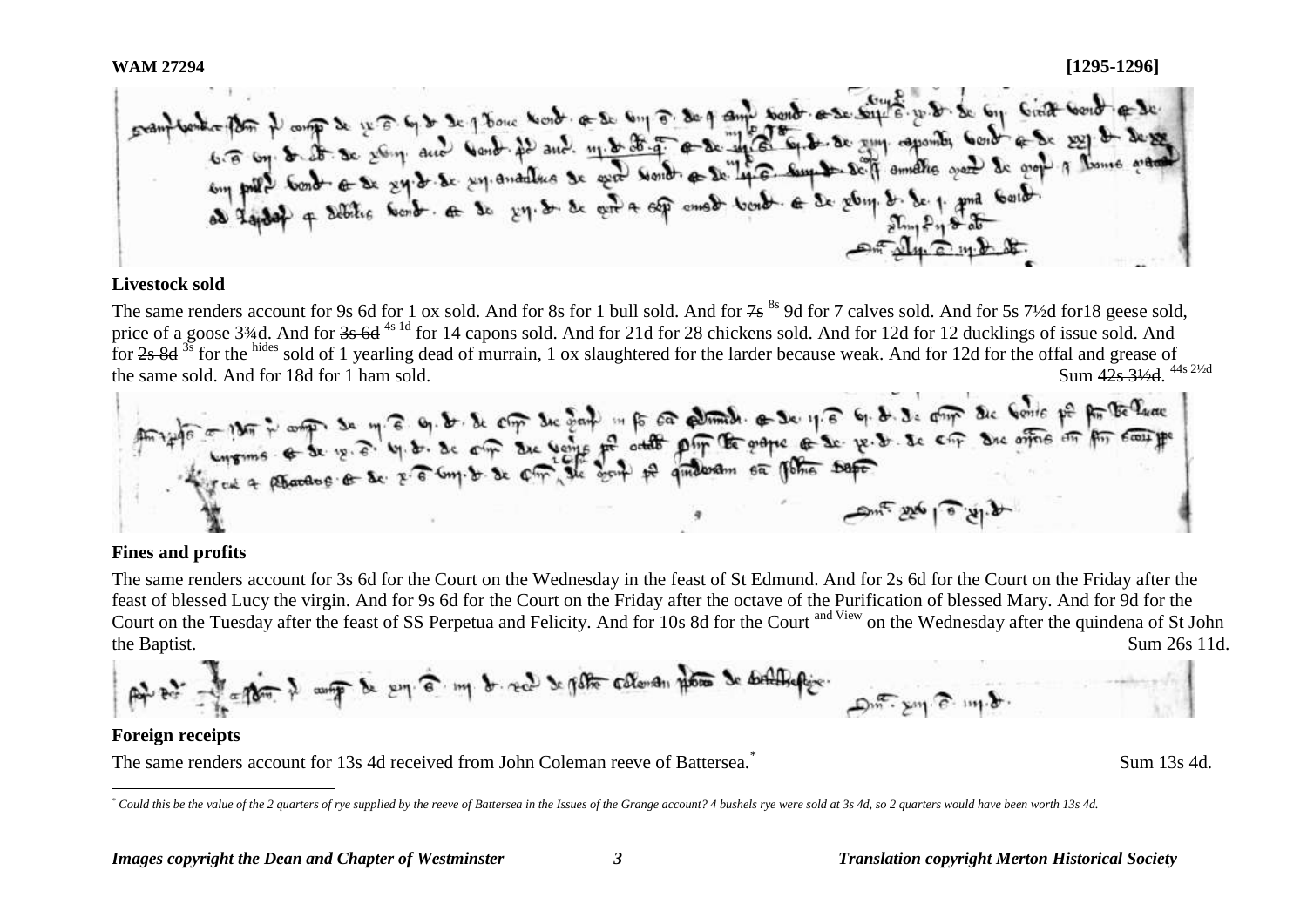

#### **Expenses**

## **Acquittances**

Of which in acquittance of rent of John le Bosere the beadle for the year 20d. In acquittance of rent of the same and Hubert's land for a certain customary payment which is called Medsilver 4d. Sum 2s. Sum 2s.



#### **Rents paid**

Also in rent paid to W de Kenardele for the year 4s. Sum 4s.



## **Cost of ploughs**

Also in 1 pair wheels bought for plough 4d. In 6 plough feet bought 14d. In 1 piece of iron bought for making 1 ploughshare with an old ploughshare 2½d. In making the same 3d. In 3 sheaves of steel bought 2s  $4\frac{1}{4}$  and  $15^{12}$  pieces of iron bought  $\frac{2}{5}$   $\frac{1}{2}$ d.  $\frac{2}{10}$  In stipend of the smith for applying the same 4s  $6d$ . <sup>11/2d</sup> In 33 draught horses' shoes bought 11d. In 200 nails bought for the same 2<sup>1</sup>/2d. In treating 3 draught horses for foot and mouth disease  $12d$ . Sum 13s 1d. 12s 21/2d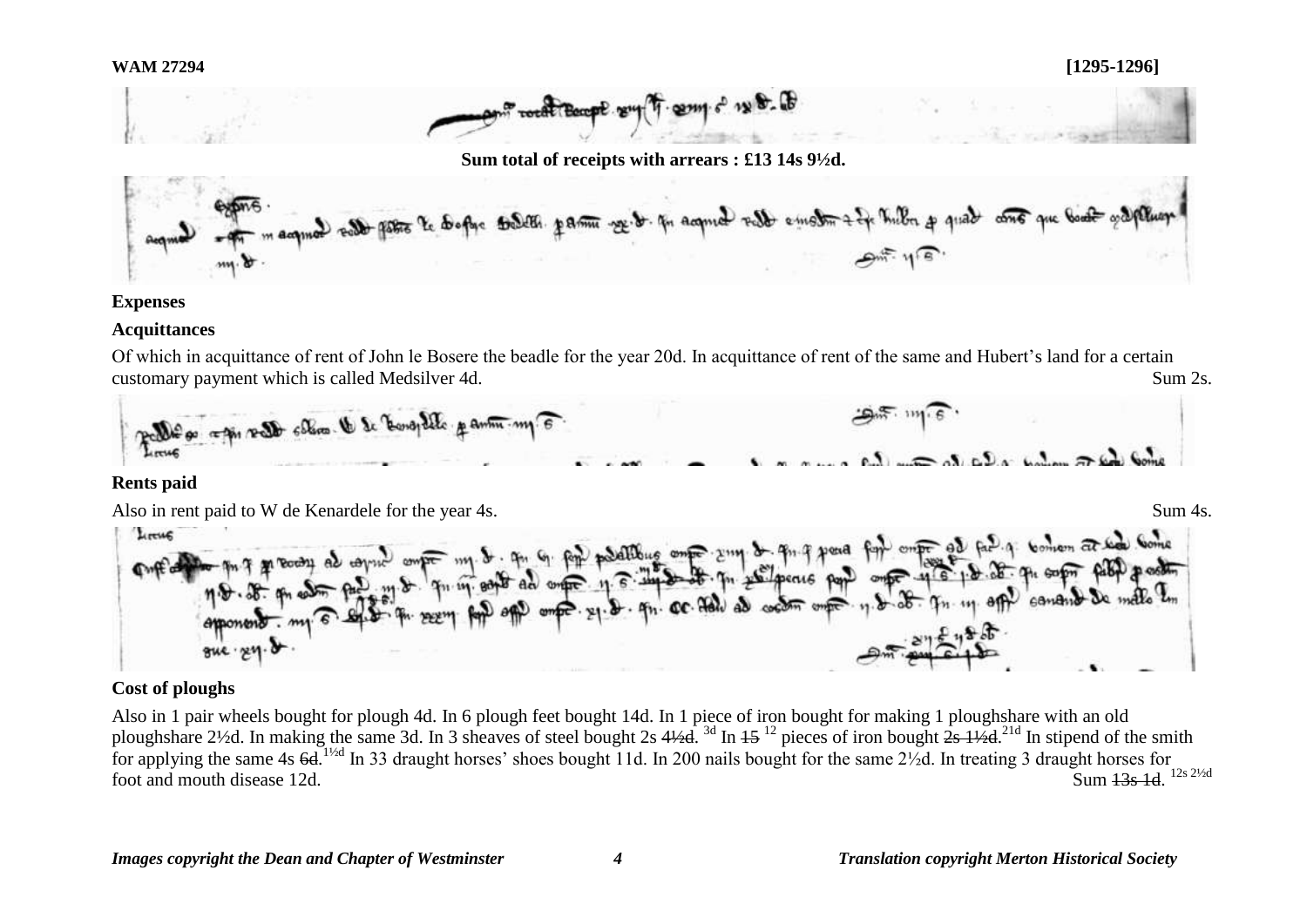

# **Cost of carts**

In 2 pairs wheels bought, of which 1 pair for binding 3s 4d. In 12 clamps with nails bought for binding the same with 1 old piece of ironwork 10½d. In 30 large nails bought for the same 5d. In stipend of the smith for binding the same 7d. In 1 axle bought and fitted 2½d. In 32 <sup>16</sup> clouts bought 46d.<sup>8d</sup> In 128 nails bought for the same 4½d. <sup>1¼d</sup> In grease bought for carts 6d.<sup>4d</sup> In 1 pair traces bought 3½d. In 1 rope bought 5½d. In 40 horseshoes bought 20d. In 320 nails bought for the same 4d. Sum 10s 11/2d. 9s 31/4d



# **Costs of the mill**

In cogs and rungs bought 48d.<sup>12d</sup> In binding with iron 1 pair of trundle-wheels 2d. In sharpening bills for the year 4d. In repairing bills 2½d.



# **Mowing and hoeing**

Also in mowing 14 acres meadow 4s 8d, price of an acre 4d. In hoeing corn in part by piecework 18d. And the rest by labour service. Sum 6s 2d.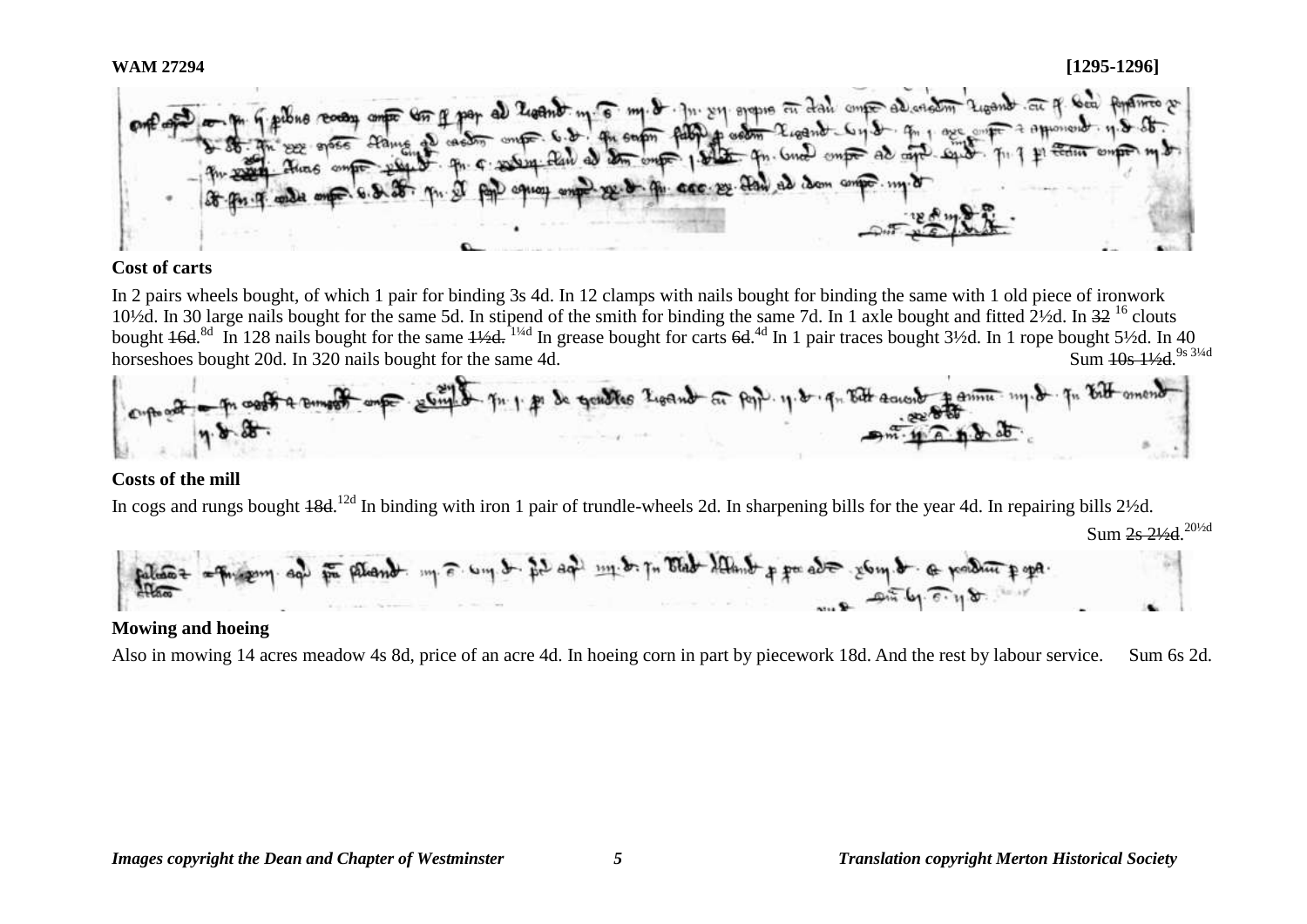$\mathcal{L}_{\text{max}}$ Sai No tons Bond all m. dato. n. 8. by. d. 7 anni FF home warent of Paints mod whe sum to Game man in Amont bedelt a same a sic street of the food admits com for be outlined **Bongui OVERAS** contem to familiar

## **Harvest costs**

In fish bought for the use of 24 men at 2 dry boonworks by custom in harvest  $\frac{14d}{12d}$  this year because of a dearth/dearness of fish. In fish bought for the use of 72 men reaping with the household servants at 3 boonworks 2s 6d this year because of a dearth/dearness of fish. In meat bought for the same 3s <sup>9d</sup> and the carcase of 1 ox from the larder, price 6s 8d. In meat bought for the use of 45 men at 1 love boon 221⁄2d.<sup>12d</sup> In meat bought for the use of the *serviens*, beadle and dairy worker from the Sunday after the feast of blessed Peter ad Vincula until Michaelmas for 8 weeks and 1 reap-reeve for 4 weeks and 5 days 4s.<sup>3s</sup> In fish bought for the same 2s. In expenses of the same, 6 household servants, 1 stacker, 1 smith and 2 millers for 'harvest goose' 21d. In candles bought 4d.<sup>3d</sup> In reaping 3½ acres wheat, 12 acres peas, <del>56 acres 1 rood</del> <sup>36½ acres</sup> oats 23s 11d, <sup>17s 3½d</sup> price of an acre 4d minus in total <sup>1/2d</sup> and  $1\frac{1}{2}$  bushels rye for servants. Sum 40s 61/<sub>2</sub>d 32s 6<sup>1/2d</sup>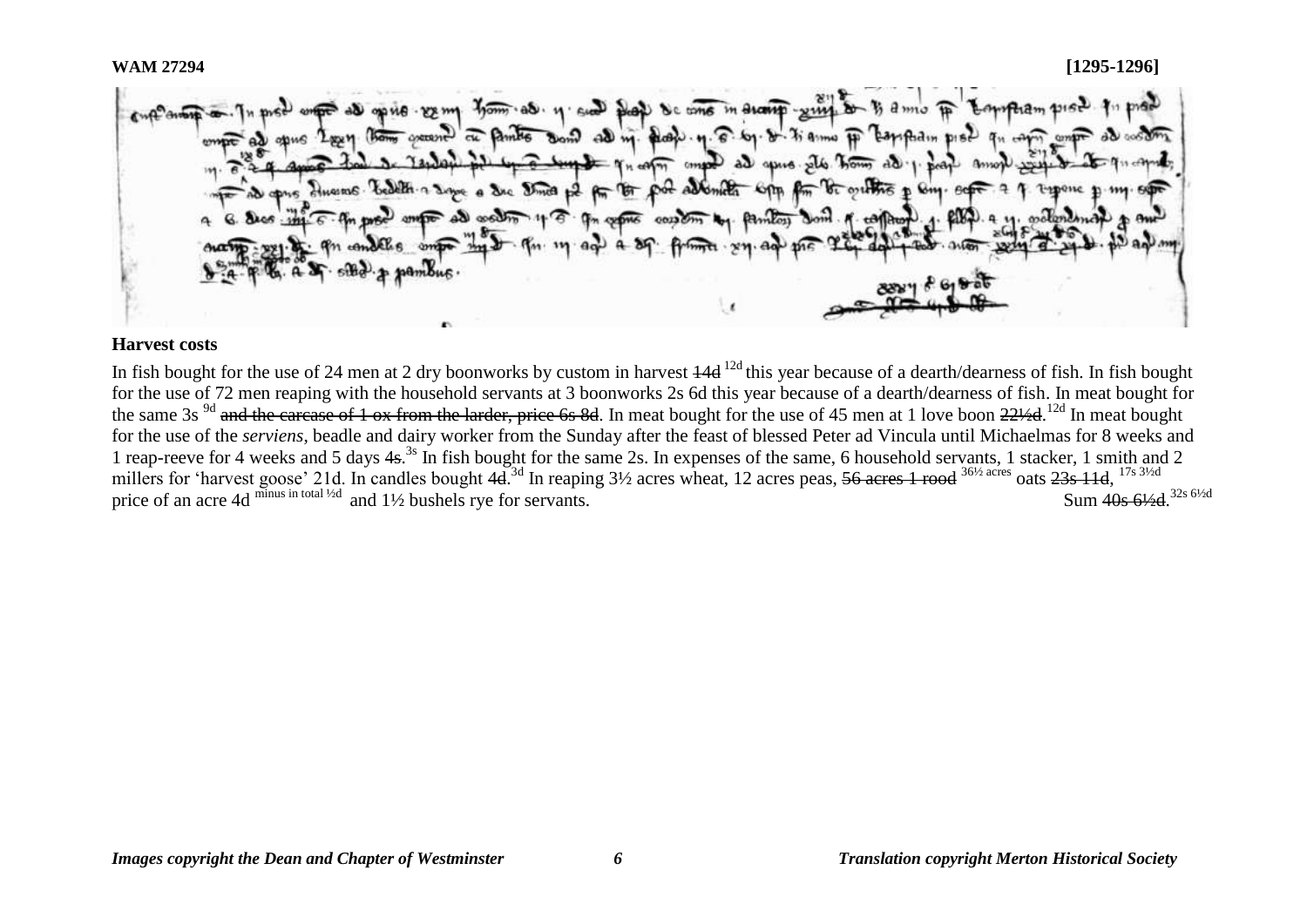#### **WAM 27294 [1295-1296]**

Canne contact Un. Burton  $O(6m6 \cdot 1211)$ 48 . M. 4 palling  $...$  6.2.  $km$ a 27 Chas suam

#### **Petty expenses**

In 5 bushels salt bought 3s 71/2d.<sup>4d</sup> In 1 winnowing-fan bought 7d. In expenses of 12 servants for Christmas and Easter Days 3s. In ferrying corn at Lambeth [*Lamhuthe*] on 4 occasions 8d. In repairing and binding 3 buckets 2d. In repairing 2 feet of a brass pot 6d. In 1 lead vessel containing 32<br>gallons and 1 tripod bought 5s. In 1 spade with iron bought 2d. In dry gallons and 1 tripod bought 5s. In 1 spade with iron bought 2d. In drying 4½ quarters malt 10d. <sup>9d and so much because he bought straw for the same</sup> In 2 quarters oats for making meal 4d because with straw. In forage bought for oxen 6s 8d. In heath bought in harvest because of lack of straw 6d. In 1 ell of linen cloth bought for the dairy 2½d. In rennet bought 3d. In 1 collar bought  $\frac{3}{4}$ d. In 2 clay pots with pans bought for the same 1 $\frac{3}{4}$ d. Sum 22s 81/2d. <sup>22s 4d</sup>



#### **Stipends**

In stipend of R *serviens* for the year 13s 4d. In stipend of 4 household servants<sup>†</sup> and 1 carter for the same period 22s 6d. In stipend of 1 dairy worker for the year 3s 6d. In stipend of 1 cowman for the year 2s 6d. In stipend of 1 stacker in harvest 3s. In stipend of 1 reap-reeve 3s. Sum 47s 10d.

 $\overline{a}$ 

*<sup>†</sup> ie ploughmen*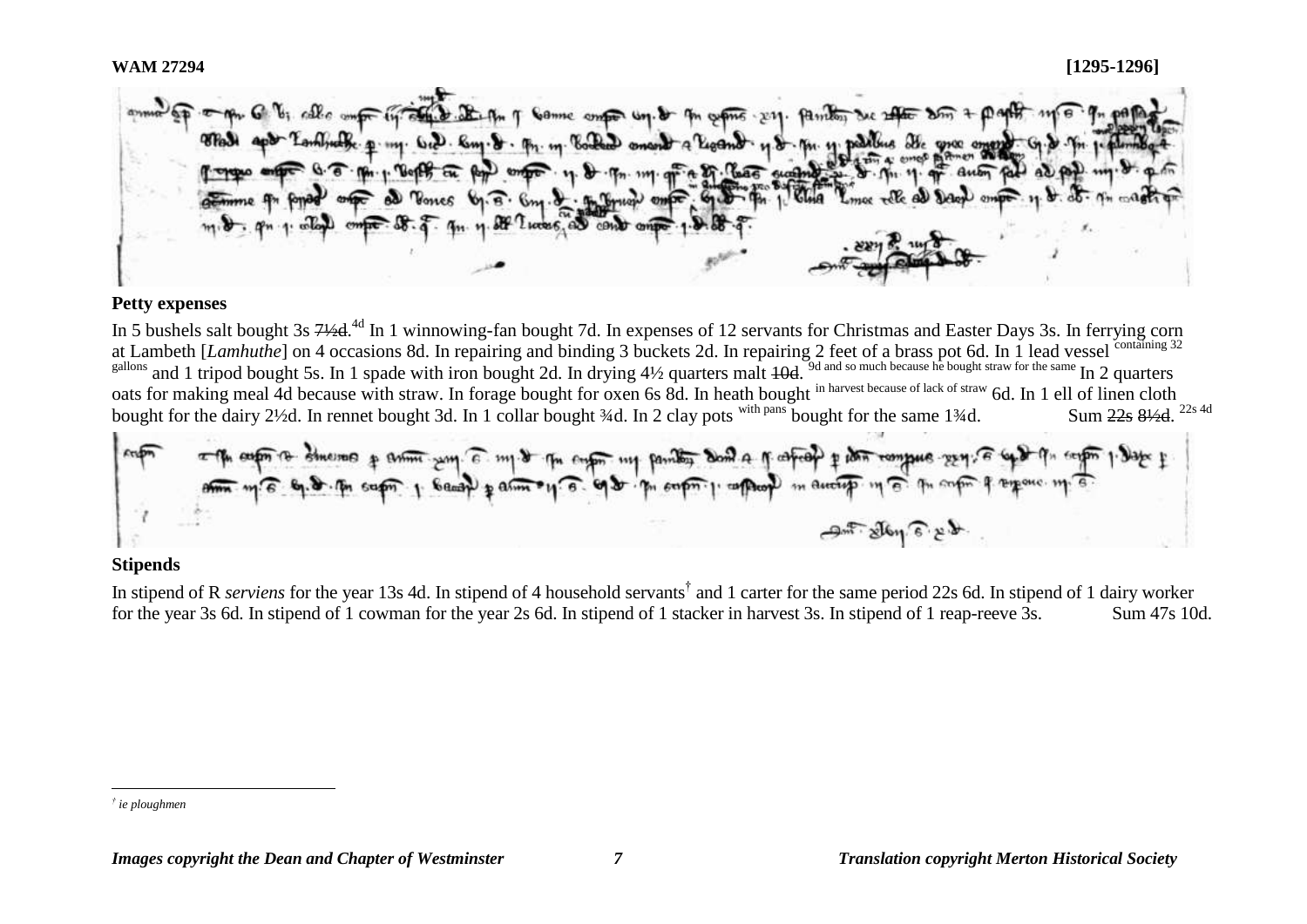- quény res qui m. la france de que alles la 6 eque de mar re la p que de que se que ada suppres de la de re d<br>por por de même re que es la passa a pro segue de la de que p que en condi a sesse que es de auen re é se a ma<br>  $22 - 6 - 11 - 06 - 9$ 

#### **Threshing**

In threshing 29 quarters 3 bushels wheat, 6 quarters rye, 6s 6½d, viz 9 bushels for 2½d. In threshing 10 quarters barley 13¼d, viz 9 bushels for 1<sup>1</sup>/2d. In threshing 10 quarters 6 bushels beans and peas 21d,<sup>‡</sup> viz 9 bushels for 2d. In threshing 132 quarters 6 bushels oats 9s 10d, viz 9 bushels for 1d. In winnowing half the total said corn by piece-work 21d, viz 4 quarters per 9 bushels for 1d. Sum 20s 11¼d.



#### **Corn bought**

In 2 quarters wheat bought for seed 14s 8d. In 2 quarters 7 bushels wheat bought for the *serviens*' livery 22s 5½d. Sum 37s 1½d.



# **Livestock bought**



# **Expenses of bailiff**

Also in expenses of brother R de Waltham 7s 11¼d by 4 tallies. In expenses of the granger 2s 4d by 2 tallies. Sum 10s 3¼d.

 $\overline{a}$ *‡ actually 19d.*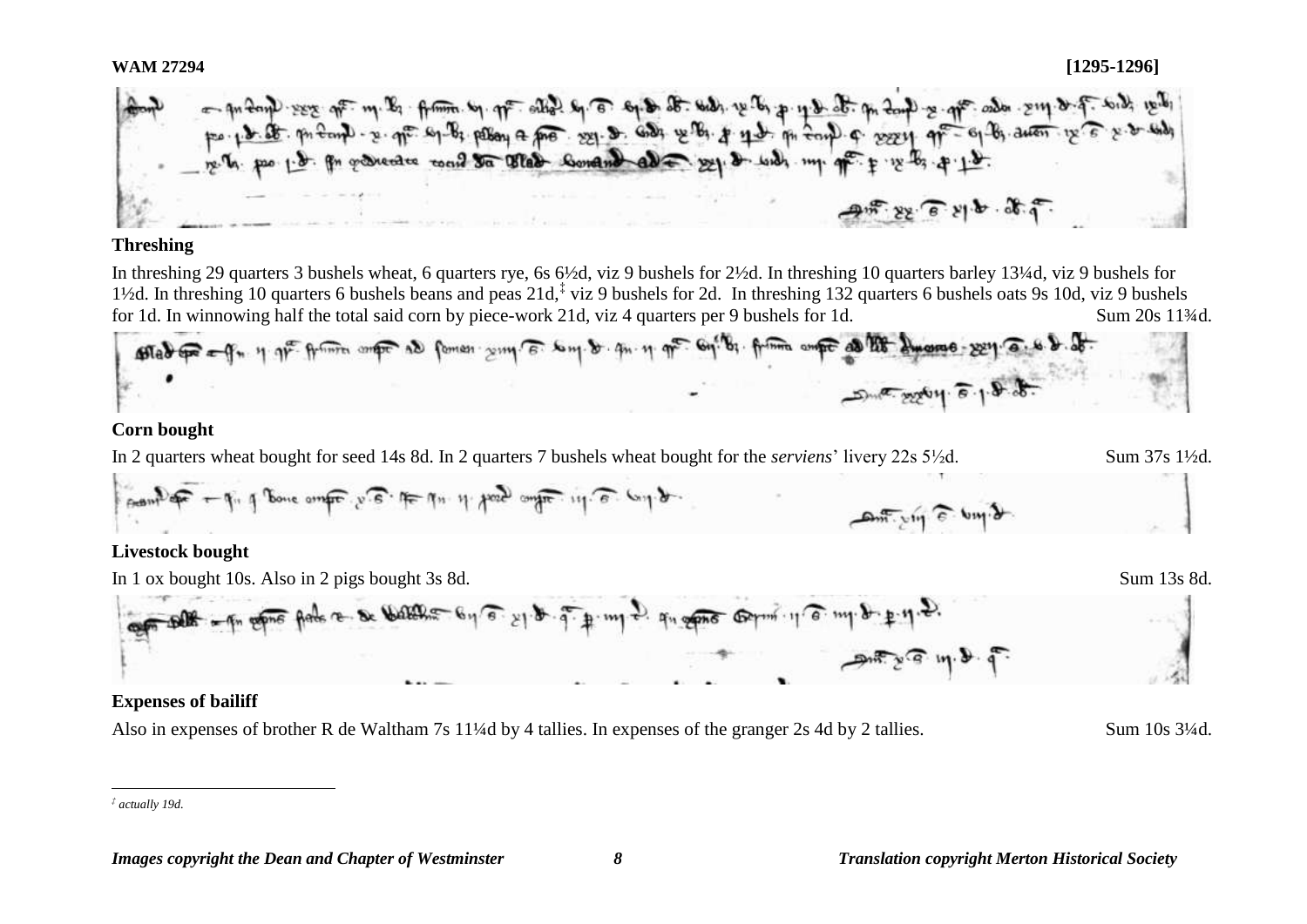## **WAM 27294 [1295-1296]**



# **Deliveries**

Also delivered to brothers R de Hadham and R de Morton 57s 7½d by 3 tallies. Sum 57s 7½d.



Sum of all expenses and deliveries £13 17s 8¾d. And so there is owed to the same *serviens* 2s 11¼d.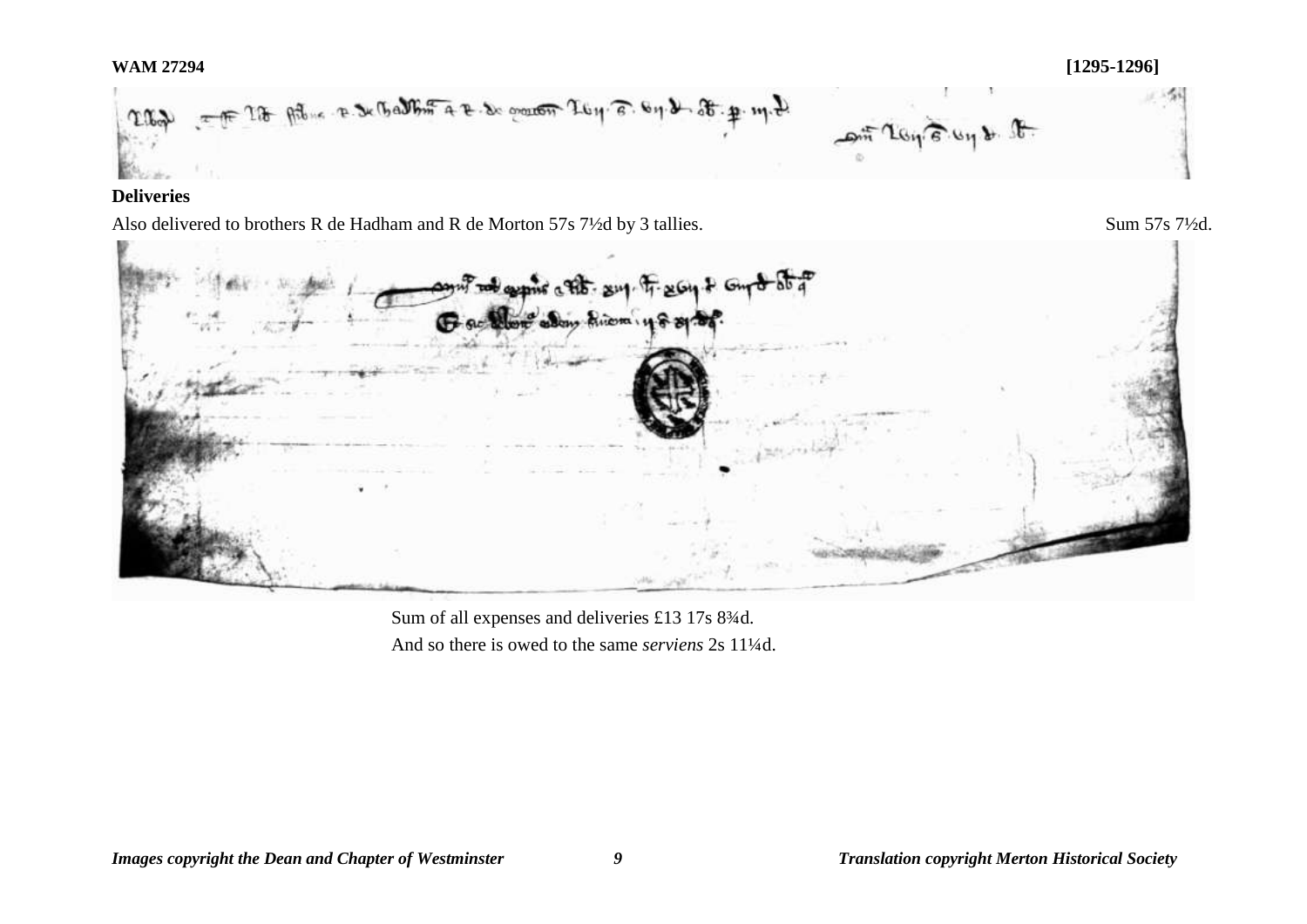#### *DORSE*

## **Issues of the Grange**



#### **Wheat**

2-fold minus 1 And for 2 quarters received from brother Alan de Leytone. And for 4 quarters 7 bushels of purchase. Sum 36 quarters 2 bushels.

quarter 2 bushels

Of which In sowing over [blank], 26 quarters, viz over the acre [blank]. In expenses as regards harvest boonworks  $1\frac{1}{2}$  quarters. In household expenses in harvest ½ quarter. In livery of R de *serviens* {sic}for the year except 8 weeks in harvest 5½ quarters, taking per week 1 bushel. In making maslin for servants' livery 2 quarters curall. In sale 6 bushels curall. Sum as above. And none remains.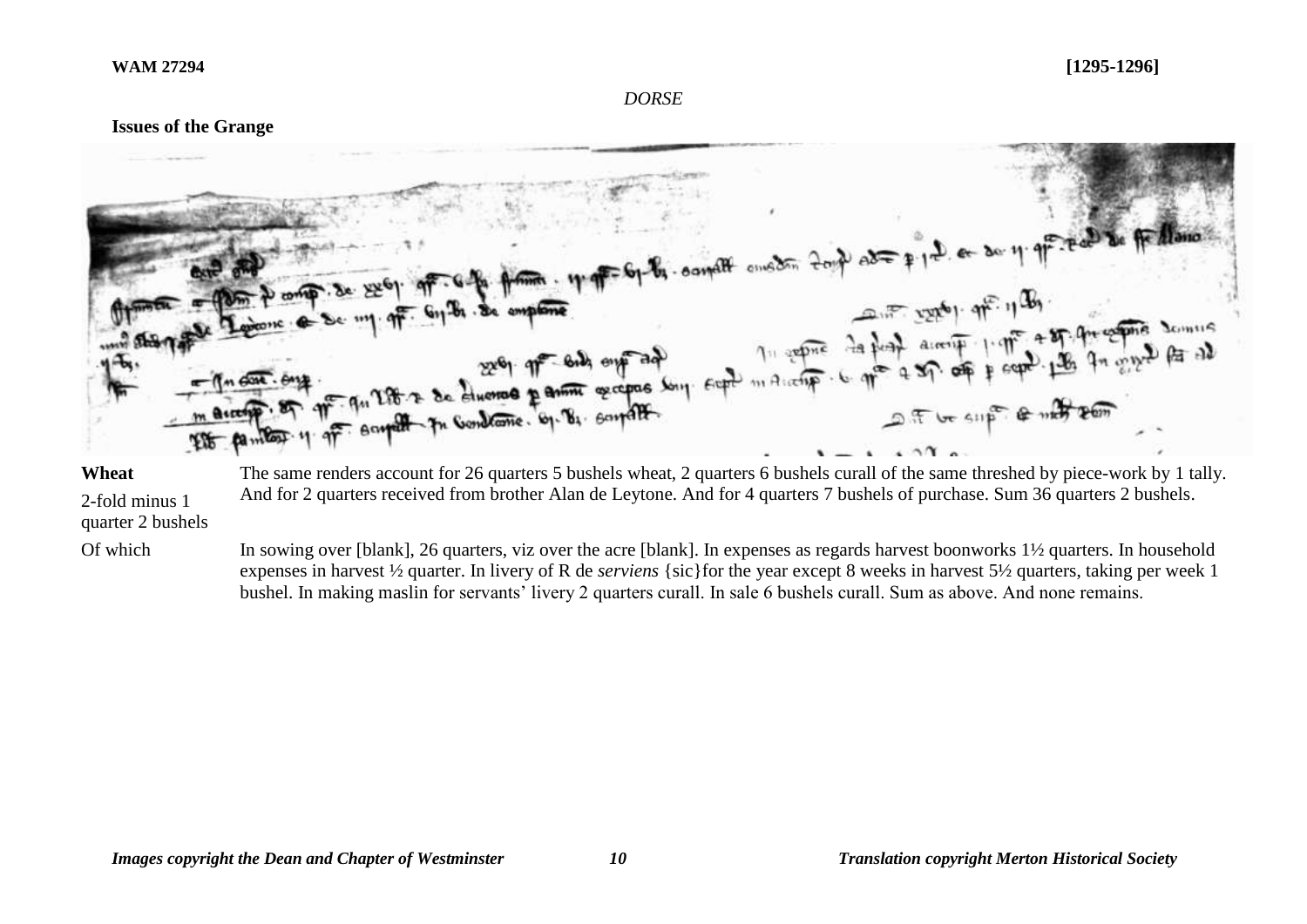

**Rye** 3-fold**,** 6 bushels more The same renders account for 6 quarters rye threshed by piece-work by 1 tally. And for 2 quarters received from the reeve of Battersea. Sum 8 quarters.

Of which In sowing over [blank] 2 quarters 6 bushels, viz over the acre [blank]. In expenses of haymaking 1 bushel. In expenses as regards harvest boonworks 1½ quarters. In household expenses in harvest ½ quarter. In baking for reaping 71 acres 3 roods corn by piece-work 1½ bushels. In making maslin for servants' livery 2 quarters 3½ bushels. In sale ½ quarter. Sum as above. And none remains.



**Barley** The same renders account for 10 quarters barley threshed by piece-work by 1 tally. Sum 10 quarters.

2-fold less 1 quarter

Of which In sowing over [blank] 4 quarters 6 bushels. In making maslin for servants' livery 2 bushels. In making malt 2 quarters. In sale 3 quarters. Sum as above. And none remains.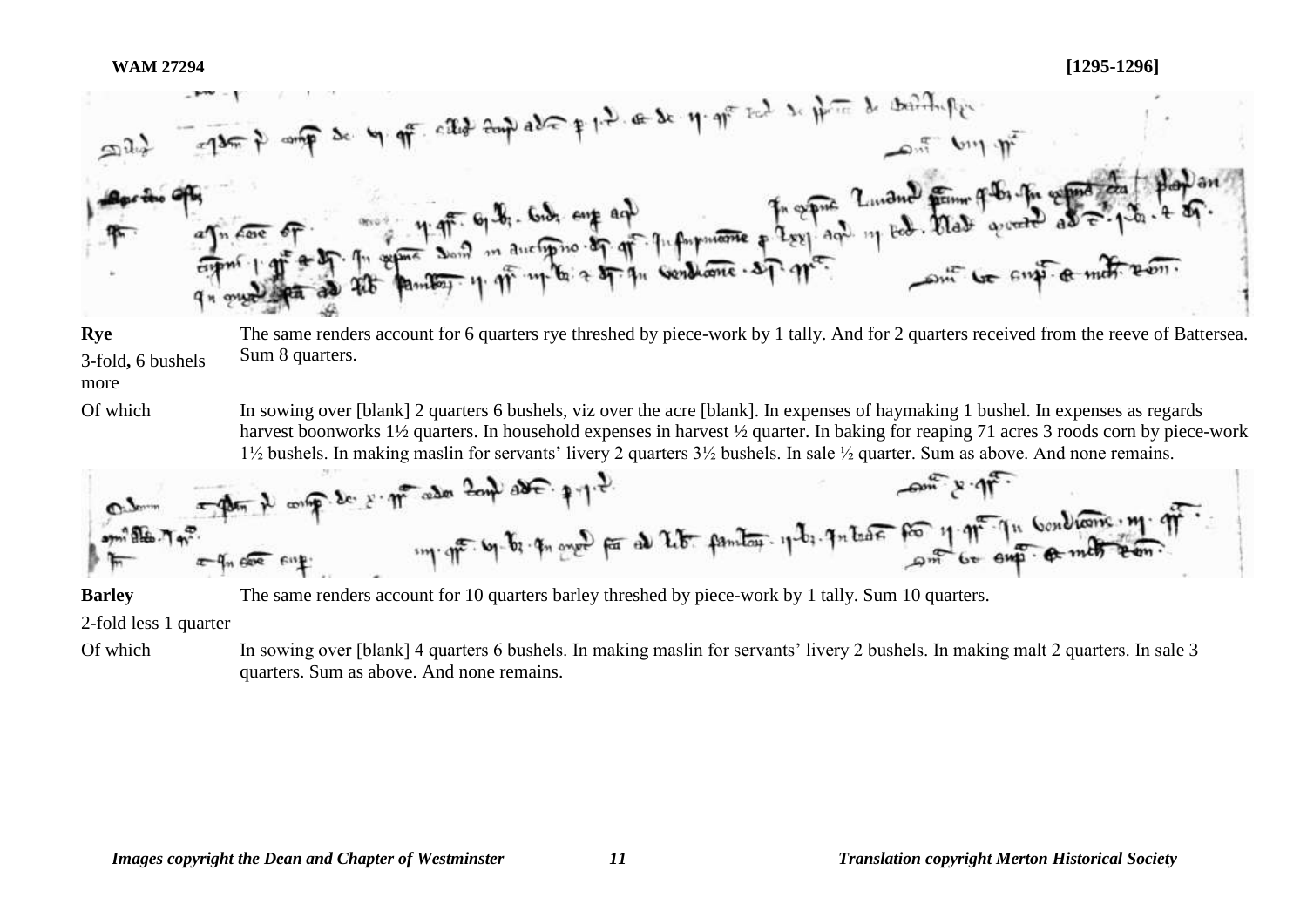

Of which In planting 1 quarter 6 bushels. In making maslin for servants' livery  $1\frac{1}{2}$  quarters. In sale  $1\frac{1}{2}$  quarters. Sum as above. And none remains.

The same renders account for 6 quarters peas threshed by piece-work by 1 tally. Sum 6 quarters.

2-fold minus 1

**Peas**

quarter 2 bushels

Of which in sowing over [blank] 3 quarters, viz over the acre [blank]. In making maslin for servants' livery 3 quarters. Sum as above. And none remains.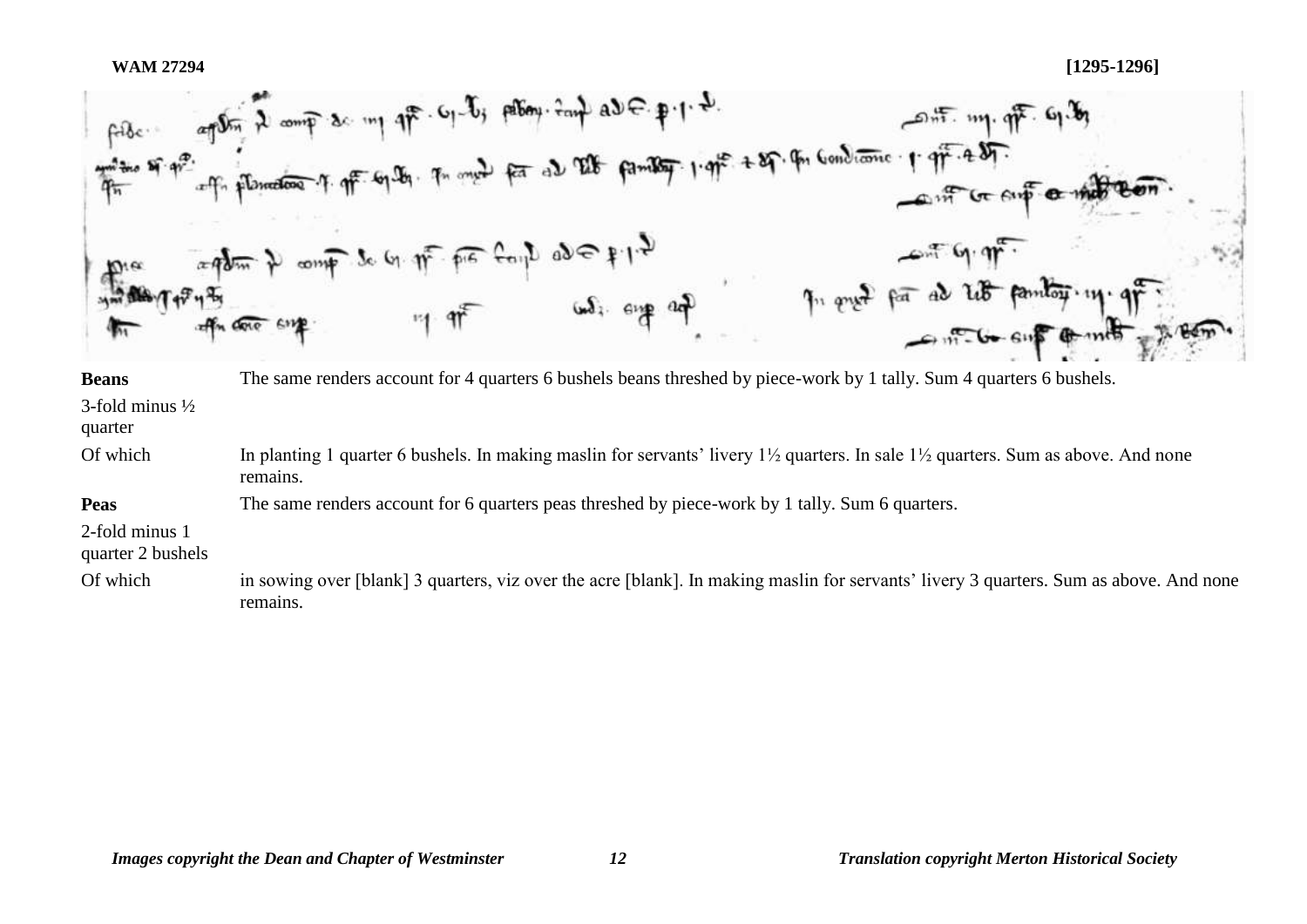



The same renders account for 132 quarters 6 bushels oats threshed by piece-work by 1 tally. And for 6 quarters oats estimated in sheaves for ox fodder. Sum 138 quarters 6 bushels.

 $\overline{a}$ 

2-fold plus 10 quarters 2 bushels

Of which In sowing over [blank] 50 quarters 3 bushels. In making meal 2 quarters. In fodder for 2 horses from Michaelmas until the vigil of blessed Barnabas the Apostle for 254 nights 15 quarters 7 bushels, taking per night ½ bushel. In fodder for 4 draught horses from Christmas Eve until the Monday after the feast of blessed Ambrose both days counted for 106 nights, 4 quarters 7½ bushels 1 peck, taking per night 1½ pecks. In ox fodder by estimation in sheaves 6 quarters. In making malt 2½ quarters. In expenses of brother R de Waltham 5½ bushels by 4 tallies. In expenses of the granger ½ bushel 1 peck by 2 tallies. Also delivered to brother A de Leyton 50 quarters 3 bushels by 1 tally. In sale 5 quarters 6 bushels. In sale at the audit 1/2 bushel 1 peck.<sup>§</sup> Sum 138 quarters 5 bushels. And there remains 1 bushel.

*<sup>§</sup> This seems to have been unwarranted. The total expended and remaining matches the total received without this sale at the audit.*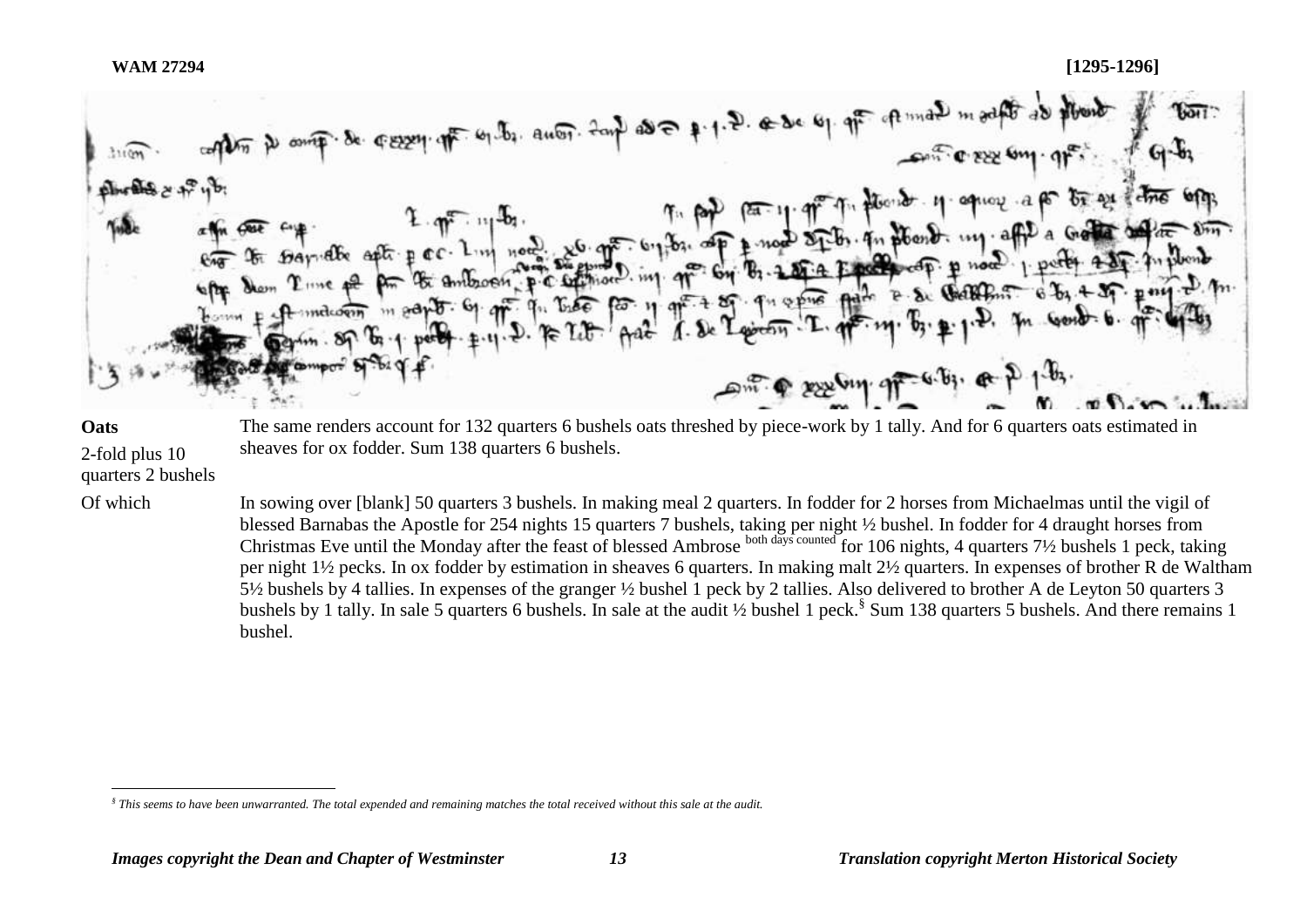$+ 27.$  and decome of the  $4.47$  soupella.  $6 - 80 - 201 - 97 - 87$  $em(2)$   $#$   $Amm$   $%$   $%$   $q$ Book campe **Remetters** Gy. am. seem 1  $-64.29$ 

**Servants' livery** The same renders account for 5½ quarters maslin of the remaining. And for 2 quarters curall wheat, 2 quarters 3½ bushels rye, 2 bushels barley, 1½ quarters beans, 3 quarters peas made. And for 21 quarters ½ bushel of issue of the mill. Sum 35 quarters 6 bushels.

Of which In livery of 1 carter and 4 servant ploughmen for the year, 25 quarters 7½ bushels, taking a quarter per 10 weeks. In livery of 1 dairy worker for the year except 8 weeks [*something erased and deleted*] in harvest, 3 quarters 5 bushels, <sup>1 peck</sup> taking a quarter per 12 weeks. In livery of 1 cowman for the year 3 quarters 5½ bushels, taking a quarter per 14 weeks. In livery of 1 harrower at the time of Lent sowing  $\frac{1}{2}$  quarter. In livery of 1 stacker from the feast of blessed Peter ad Vincula until Michaelmas 6½ bushels, taking a quarter per 10 weeks. In sale at the audit 4 bushels. Sum 34 quarters 4½ bushels 1 peck. And there remain 1 quarter 1 bushel 1 peck.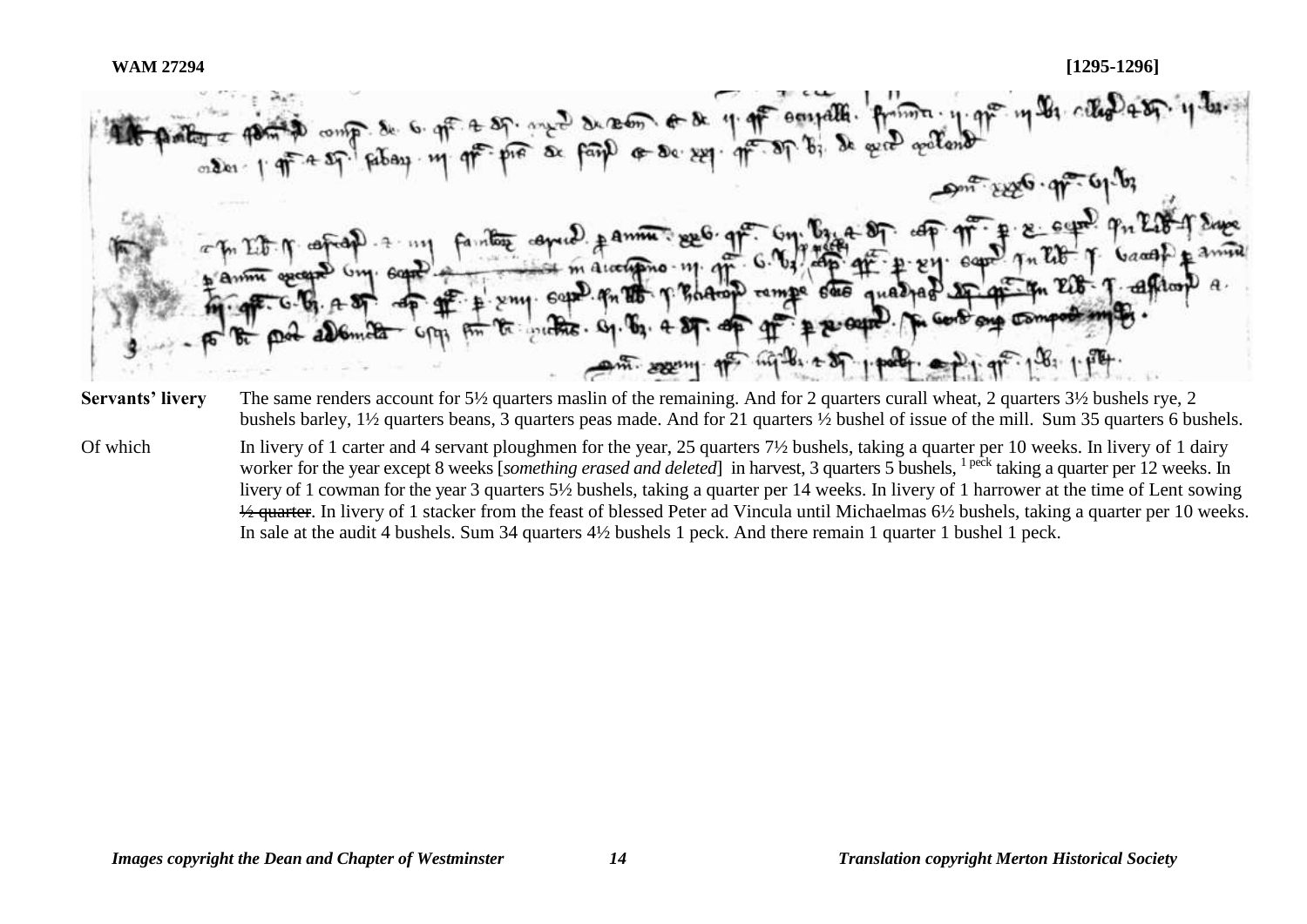

Of which In expenses as regards 2 harvest boonworks  $2\frac{1}{2}$  quarters. In household expenses in harvest 2 quarters. In sale at the audit 2 bushels. Sum as above. And none remains.

**LIVESTOCK**



**Oxen** The same renders account for 17 oxen from the remaining. And for 1 of purchase. Sum 18.

Of which In larder 1. In sale 1. And there remain 16.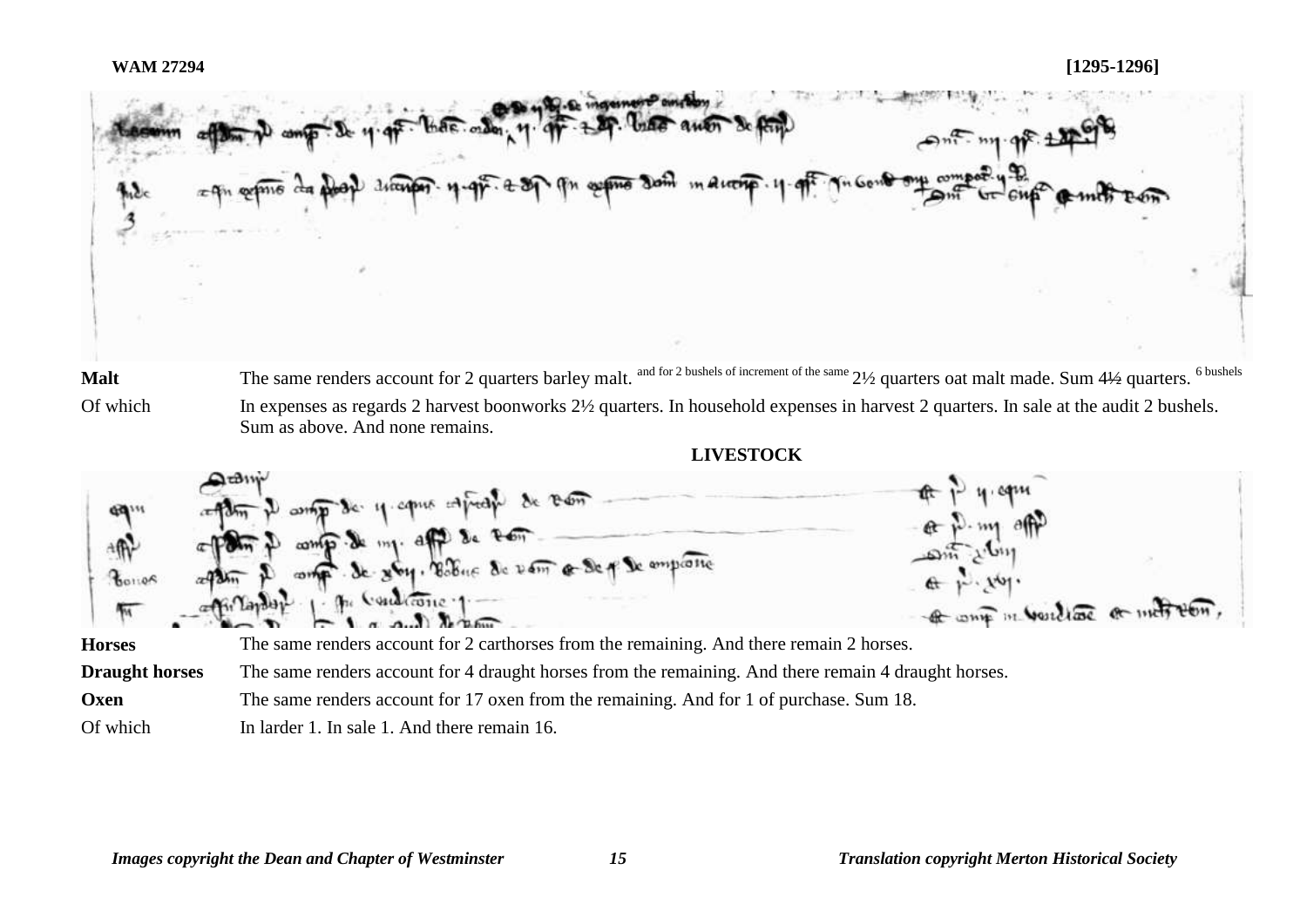| dumen<br><b>boach</b> | of one in would are or intribution<br>Am de Bon<br>$6m \cdot w \cdot 6$ one con<br>GILL, GOOD of Minett deliver Se som<br>$2e$ $Pem$<br>$F_{\text{Cov}}$<br>$c$ $Pem$<br>annaletting de Bern |
|-----------------------|----------------------------------------------------------------------------------------------------------------------------------------------------------------------------------------------|
| <b>Bulls</b>          | The same renders account for 1 bull from the remaining. And accounted in sale. And none remains.                                                                                             |
| <b>Cows</b>           | The same renders account for 8 cows, 1 heifer added, from the remaining. Sum 9. And they all remain.                                                                                         |
| <b>Steers</b>         | The same renders account for 2 steers from the remaining. And there remain 2 steers.                                                                                                         |
| <b>Heifers</b>        | The same renders account for 1 heifer from the remaining. And there remains 1.                                                                                                               |
| <b>Bullocks</b>       | The same renders account for 3 bullocks from the remaining. And there remain 3 bullocks.                                                                                                     |
| <b>Yearlings</b>      | The same renders account for 2 yearlings from the remaining. Of which in murrain 1. And there remains 1 yearling.                                                                            |
| <b>Calves</b>         | The same renders account for 9 calves of issue. Sum 9. Of which in sale 7. And there remain 2 calves.                                                                                        |
| <b>Pigs</b>           | The same renders account for 2 pigs of purchase. And there remain 2 pigs.                                                                                                                    |

 $\overline{a}$ 

*<sup>\*\*</sup> According to the Cows account, it was added to the manor's cows.*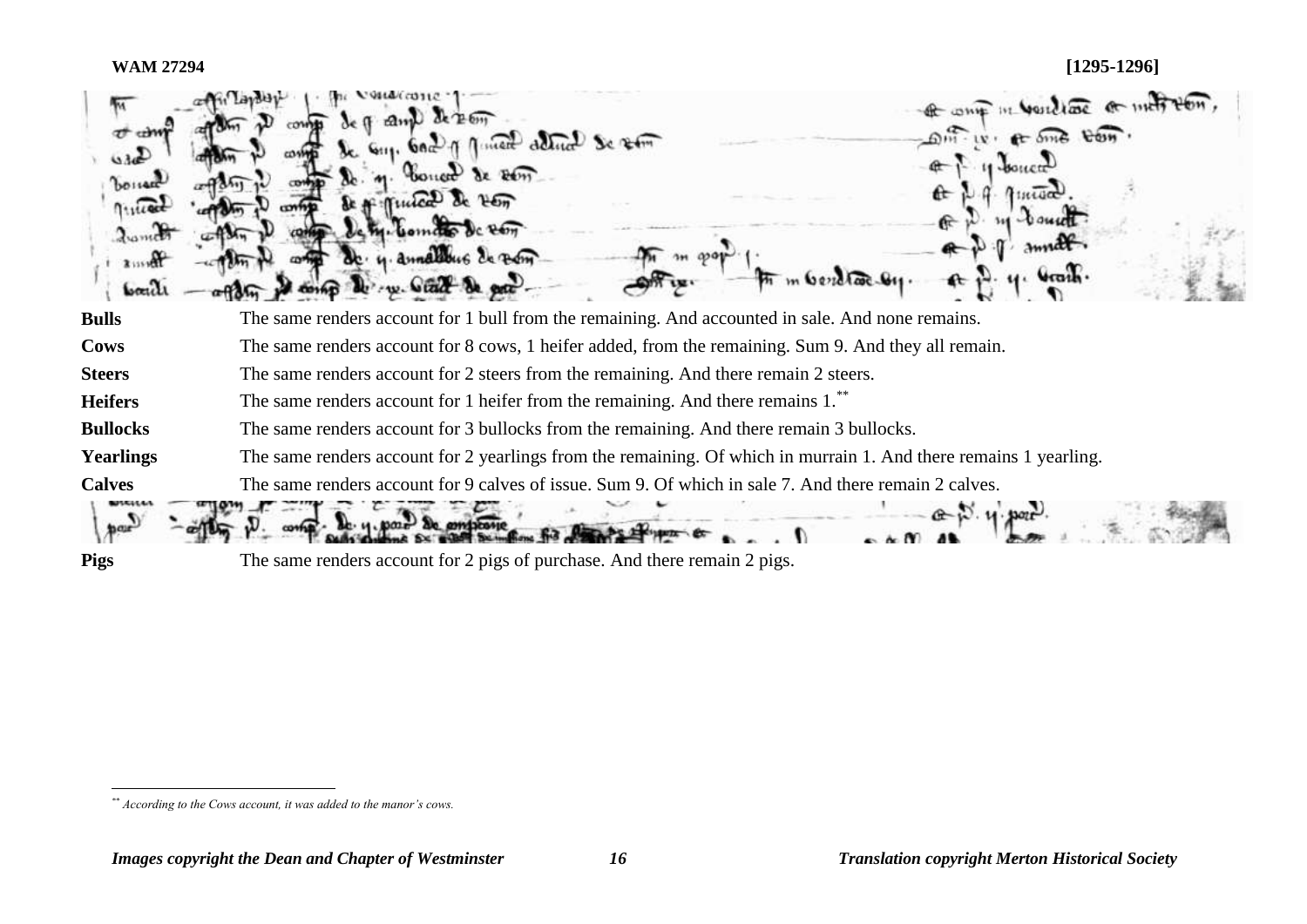| ল            | down & De. 1. Be De fi dineste De Gillicale Common<br>T. de Sal de la 26 26 Ten G. G. septer et De Bed de de la Contrat en est autres et<br>De x6 apon Seron<br>- Ant be enp. of met zem.<br>$x$ $\frac{1}{2}$ $\frac{1}{2}$ $\frac{1}{2}$ $\frac{1}{2}$ $\frac{1}{2}$ $\frac{1}{2}$ $\frac{1}{2}$ $\frac{1}{2}$ $\frac{1}{2}$ $\frac{1}{2}$ $\frac{1}{2}$ $\frac{1}{2}$ $\frac{1}{2}$<br>plan P comp. Se y sattre-ey satteme de verm a Se y settline de reden a Se sur put de gro<br>2 4 4 express parts a De Gallelin 11 public p 12 pp 28 . x 8 Ballin 1 2 p 1 2 pp 6 end extrap public<br>1967 per comme de cent et marte comp sometime of comparison and the state of the self of self and the self me<br>Gastions. 111 h book sup topos a |
|--------------|-------------------------------------------------------------------------------------------------------------------------------------------------------------------------------------------------------------------------------------------------------------------------------------------------------------------------------------------------------------------------------------------------------------------------------------------------------------------------------------------------------------------------------------------------------------------------------------------------------------------------------------------------------------------------------------------------------------------------------------------------|
| <b>Swans</b> | The same renders account for 2 swans of the remaining, leased to brother Alexander de Neuport. And for 1 swan received from brother R de Hadham. And for 1<br>received from the <i>serviens</i> of Halliford. Sum 4.                                                                                                                                                                                                                                                                                                                                                                                                                                                                                                                            |
| Of which     | In baking 1. In murrain 1. In sale at the audit 1. Sum 2. And there remain 2 swans.                                                                                                                                                                                                                                                                                                                                                                                                                                                                                                                                                                                                                                                             |
| Geese        | The same renders account for 12 geese from the remaining, of which 5 are breeding females. And for $2\theta^{25}$ of issue. Sum $32^{37}$                                                                                                                                                                                                                                                                                                                                                                                                                                                                                                                                                                                                       |
| Of which     | In tithe 2. In expenses of brother R de Waltham 4 by 1 tally. In sale 18. In sale at the audit 5. Sum 24. <sup>29</sup> And there remain 8 geese, of which 5 are<br>breeding females.                                                                                                                                                                                                                                                                                                                                                                                                                                                                                                                                                           |

**Capons** The same renders account for 16 capons from the remaining. Sum 16.

Of which Delivered to reeve of Battersea 2 by 1 tally. In sale 14. Sum as above. And none remains.

**Hens** The same renders account for 2 cocks, 7 hens from the remaining. And for 10 hens from rent. And for 30 chickens of issue. Sum 49.

Of which In expenses of brother R de Waltham 2 chickens by 1 tally. Also delivered to brother R de Hadham 10 by 1 tally. In sale 28 chickens. Sum 40. And there remain 1 cock, 8 hens.

**Eggs** The same renders account for 200<sup>300</sup> eggs of issue. Of which in sale 200. In sale at the audit 100. And it balances.

**Ducks** The same renders account for 8 ducks from the remaining. And for  $\frac{12^{18}}{2^{18}}$  of issue. Sum  $\frac{20^{26}}{2^{18}}$ 

Of which In sale 12. In sale at the audit 6. And there remain 8.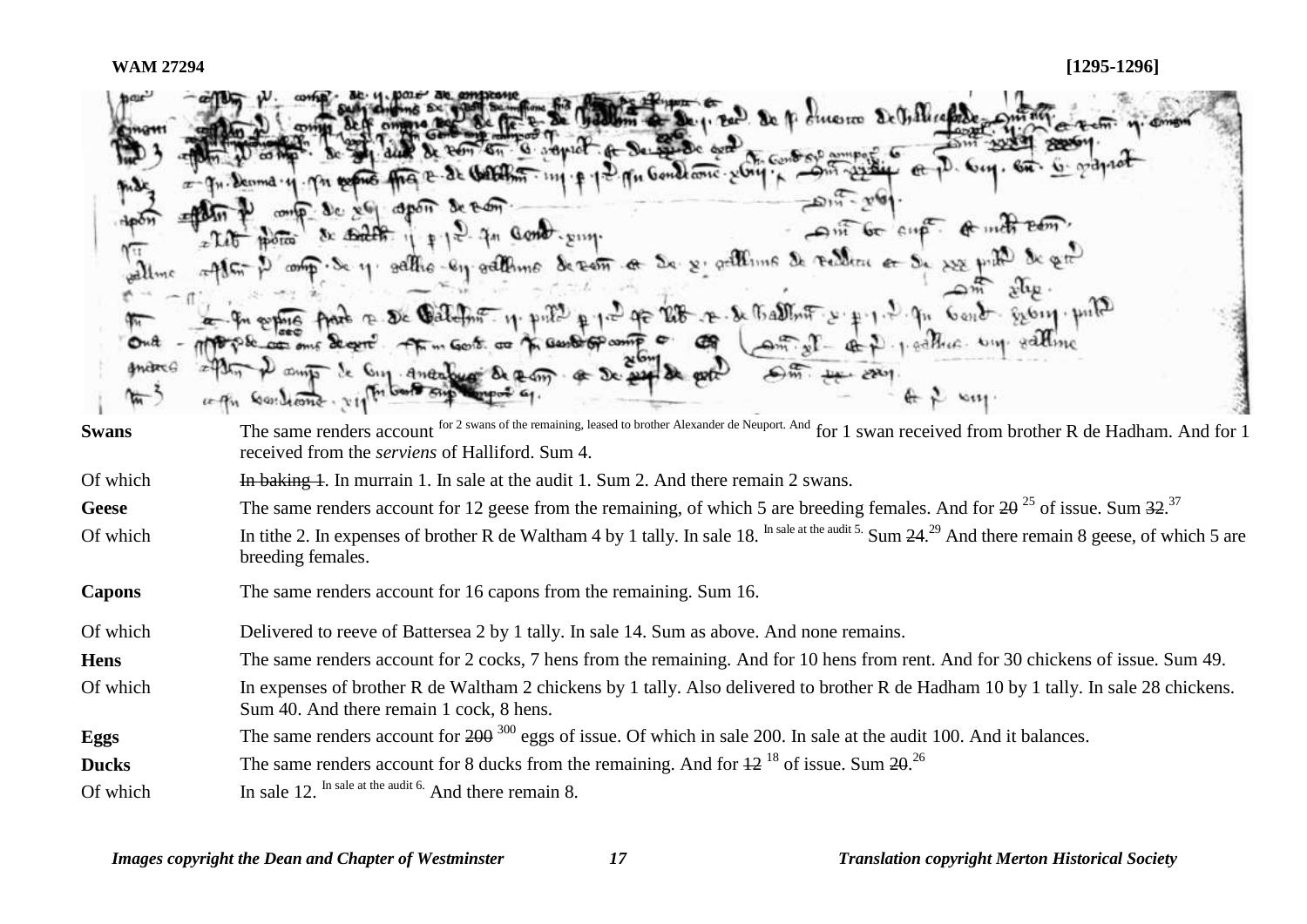| $C =$               | a 1857 P compo de exige cara de vedicol de de se G de partir a providad an diam lime<br>fit for easy enterprise valenant.<br>$40.60 \times 11$<br>ago Mesma. El m. quanto sabe 1. que estre du plas anos 17 214 02.<br>1. grow to separa down m decay. Con or it is grown<br>In series Tenand from 1. In Good. o Eggy. |
|---------------------|------------------------------------------------------------------------------------------------------------------------------------------------------------------------------------------------------------------------------------------------------------------------------------------------------------------------|
| 620                 | out the air of most com.<br>efter it soup. Se figure Se Ress co-Se f rapide bound & parte<br>often booking por part of the parties of the p aware to the company of the part of the subject of the second to the second the second section of second sec                                                               |
| Cythere. 16<br>$-4$ | som : 1 dolar + of a foot poin.                                                                                                                                                                                                                                                                                        |
| <b>Cheeses</b>      | The same renders account for 29 rowen cheeses. And for 15 cheeses made separately before the Monday after the feast of SS Tiburtius<br>and Valerian. And for 167 cheeses made from that day until Michaelmas, viz for each day 1 cheese. Sum 211.                                                                      |

Of which In tithes 18. In customary payment to the dairy worker 1. In expenses as regards harvest boonworks 13, against 1 quarter. In household expenses in harvest 7 against ½ quarter. In expenses at haymaking 1. In sale 171. Sum as above. And none remains.

Larder The same renders account for 1 ham of the remaining. And for carcase of an ox made [*de factura*].

Of which In sale 1 ham. In expenses as regards harvest boonworks 1 ox carcase. In sale at the audit 1. Sum as above. And none remains.

Cider The same renders account for <sup>1/2</sup> cask/jar of cider of the remaining. And for 2 casks of cider made with 3 quarters <sup>6 bushels</sup> apples received from the reeve of Battersea. Sum 2½ casks. And they all remain.

**Hurdles** 

henceforth account for hurdles from rent